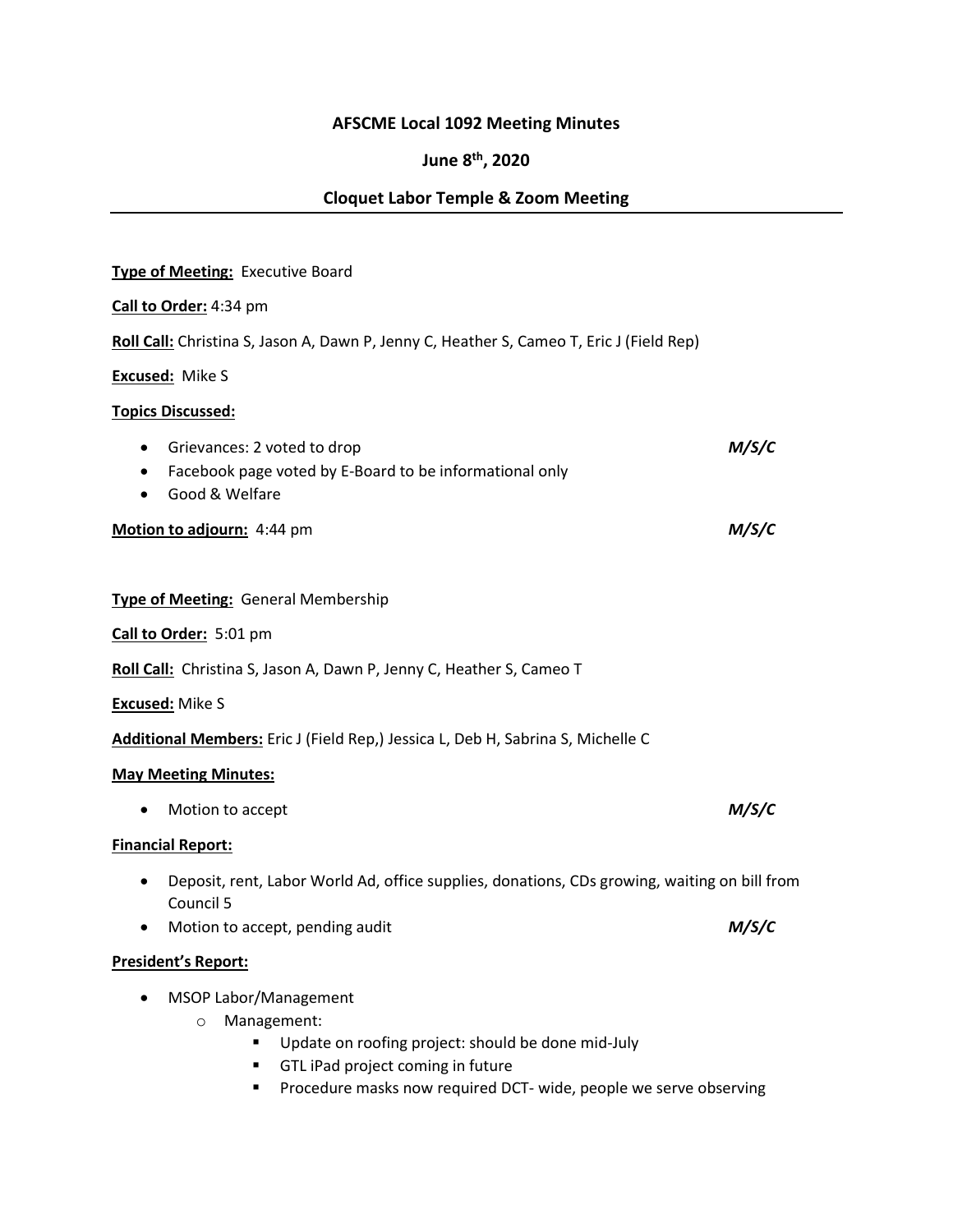- **New Security Manager**
- COVID-19 Update: all dependent on Governor's next announcement, all employees either on leave or reassigned should be prepared to return to work, special session will be happening
- Staffing: 3 new hires start training this week, 2 more in July, still trying to minimize overtime, some going on
- o Labor:
	- **Share info being given to those we serve**
	- Transport positions: going by two-week intervals, returning to positions does not look to be an issue
	- **Visiting still not active at this time**
	- Kitchen staff being forced to work  $1<sup>st</sup>$  watch, asked management to work with us and we were told they would look into this
- Council 5 still having monthly meetings, working close with COVID-19 Task Force, looking at potential next outbreak in August

#### **Vice President's Report:**

• Excused

#### **Chief Steward's Report – MSOP:**

- 3 investigations in the last couple weeks
- Won a grievance dealing with Overtime, resulting in pay out to member

#### **Chief Steward's Report – MSOCS/CARE:**

- CARE Labor/Management
	- $\circ$  Met on June 5<sup>th</sup>, 2020
	- o 2 open positions: NOC LPN and PT CDPA
	- o 1 open investigation
	- o Integrated Conflict Management System seems to be working
	- $\circ$  Looking at potential MOU for the relief of filling open NOC position, we will be looking into this issue
- MSOCS Labor/Management
	- o Employees reassigned returning to day program
	- o 4 open positions currently being held
	- o Still meeting weekly, Don C spoke about Cedar Ridge/Swan Lake process and how it will all need to be restarted
	- o No current investigations or grievances

#### **Field Rep Report:**

- Waiting on final word with 7-Corners Printing, they are unable to receive ballots so we will need to get our own P.O. Box for this
- Council 5 Convention- may possibly be digital but will notify us when the information comes
- COVID Leave- Employees are tied into the Peacetime Emergency timeline, be ready to work as that is part of the leave policy requirements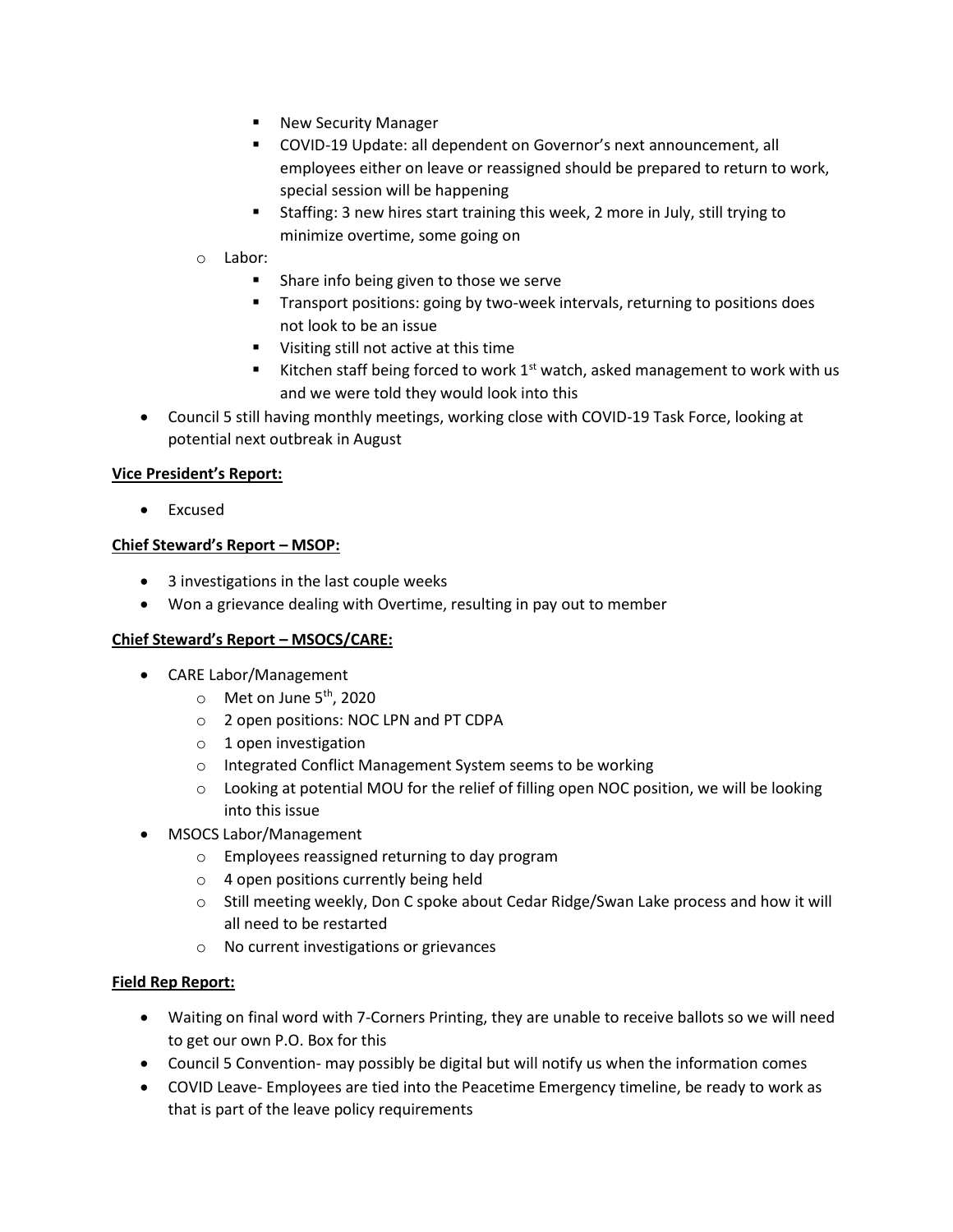#### **Political/PEOPLE Report:**

- Get out and vote in the August and November elections!
- Northeast screening date TBD

# **Old Business:**

- Opening & closing of nominations for the AFSCME International Convention (4 delegates allowed) on August  $13<sup>th</sup>$  &  $14<sup>th</sup>$ , 2020. Convention is digital this year.
	- o One nomination: Jessica Langhorst (accepts nomination)
- Opening & closing of nominations for E-Board Officers & Trustees
	- o President: Christina St. Germaine, Jessica Langhorst
	- o Vice President: Mike Steffes, Jenny Collelo
	- o Treasurer: Jason Anderson
	- o Secretary: Sabrina Search, Cameo Torok
	- o E-Board At-Large: Dawn Poskie
	- o Chief Steward MSOP: Art Miller
	- o Chief Steward MSOCS: Heather Schultz
	- o Trustee 2 years: Tom Cherro
	- $\circ$  Trustee 1 year: Melody Louks
- Lease information update: Need to decide if we still want to pay the monthly rent through the rest of 2020; \$250/month.
- Gift card donation for Local 3887 Moose Lake DOC delivered Poor Gary's, Art's & Doc's
- Zoom Account Keeping as a month-to-month at this time; \$13.87/month
- Food Bank Donations with additional funds donated at MSOP, raised over \$700 in addition to donations to surrounding locations

# **New Business:**

- Elections Committee
	- o Michelle C, Deb Hansen and one more member
	- o Will be getting a P.O. Box to receive ballots

#### **Good & Welfare:**

• Bill R- son's passing, will be giving prayer book along with a donation to be passed at E-Board Meeting to follow

#### **Motion to Adjourn:** 5:45 pm *M/S/C*

# **Type of Meeting:** E-Board

# **Call to Order:** 5:46 pm

 Motion made to continue paying monthly rent for office use and storage at the Cloquet Labor Temple through the end of 2020; \$250/month *M/S/C*